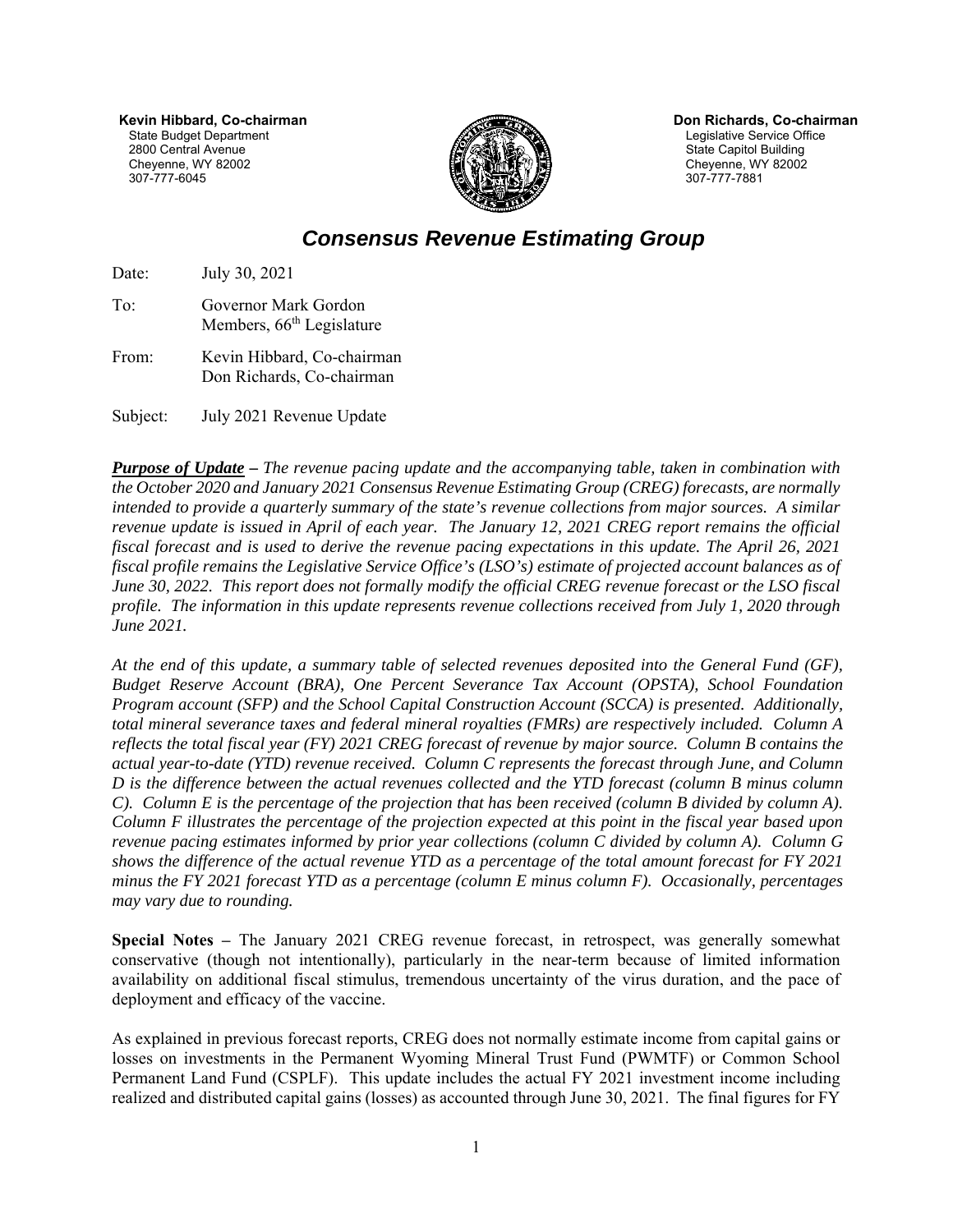2021 may be somewhat modified. A more detailed discussion of this revenue category is included in subsequent sections of this memo.

**General Fund –** The three largest sources of revenue for the GF (sales and use taxes, investment income and severance taxes) are listed separately. All other GF revenue sources (franchise taxes, cigarette taxes, charges from sales and service, fees, penalties and interest, etc.) are classified collectively for purposes of this update.

As shown in columns D and G of the summary table, actual total revenues received and directed to the GF, including distributed capital gains and losses are currently tracking \$375.2 million, or 38.1 percent above the forecast pace for fiscal year 2021 (line 11). Without including capital gains and losses, GF revenue is still outpacing projections by \$81.3 million or 8.3 percent (line 10) mainly due to the strengths of sales and use taxes, severance taxes, and the GF - all other revenue category.

The January 2021 CREG forecast expected year-over-year decrease in statewide sales and use tax collections of 7.3 percent. However, actual sales and use tax collections are outpacing this projection by 7.7 percent, or \$34.6 million. This outpacing of the forecast is occurring despite impact assistance payments to local governments of nearly \$13.1 million. Compared to FY 2020, a majority of major industrial sectors experienced declines in sales and use tax collections. Wyoming's pivotal industry, mining, endured the largest decline of 58.1 percent due to the reduction in exploration activities. Construction, manufacturing, transportation, and auto & machinery leasing industries that act in tandem with mineral extraction operations, also declined more than 20.0 percent. Attributed to wind power projects, wholesale trade and other services including commercial machinery maintenance increased over 22.0 percent. Retail trade, the largest industry sector in terms of sales tax collections, increased 4.6 percent. Sales and use taxes from online shopping (a sub-sector of retail trade) increased 31.3 percent. In addition, certain retail trade businesses such as motor vehicles, building material & garden supplies, grocery stores, sporting goods stores, warehouse club & super centers still demonstrated year-over-year growth in sales, attributable, at least in part, to the rounds of federal government relief and stimulus payments.

Year-over-year statewide sales and use tax collections are up in 13 counties, led by Albany (26.1%) and Lincoln (23.0%). Carbon and Washakie counties also experienced about 17.0 percent increases, each. Niobrara (-45.8%), Sublette (-42.9%), Converse (-33.8%), and Campbell (-28.2%) counties suffered the steepest declines in statewide sales and use tax collections over fiscal year 2021 due to reduction in mineral activities. Lastly, the traditional GF share of statewide sales and use tax collections are reduced due to impact assistance payments to local governments, which amount to \$13.1 million for FY 2021, far less than the impact assistance payments of \$30.3 million for FY 2020.

Severance taxes directed to the GF in FY 2021 are ahead of the January 2021 CREG forecast by \$18.8 million, or 15.0 percent. Both Wyoming oil production and prices are on pace to exceed the forecast levels. In particular, oil prices have rebounded at a much faster pace since late 2020 than CREG expected, thanks to the winding-down of the pandemic and government's stimulus payments which, in particular, boosted consumers' demand on travel and recreation. In addition, it appears that oil producers did not shut-in as many oil wells as CREG projected, or producers re-opened some wells quickly as prices rebounded since the summer 2020, particularly the lucrative horizontals wells. As the global economy gradually reopens from COVID-19, the demand for U.S. natural gas is also strong, resulting in record breaking exports to Asia, Europe, and Mexico. Due to the warmer than average temperatures this summer domestically and restraint of drilling response from large exploration and production businesses, demand/supply balances are tight and pressure for prices is high for the market. Underground storage is running about 17 percent below the previous year level and 6.0 percent lower than the 5-year average. As a result, recent spot prices are well over \$3.0/MCF and even hover near \$4.0/MCF, reaching the highest summer prices since 2014. However, both oil and natural production were still double-digit percentages lower than the previous year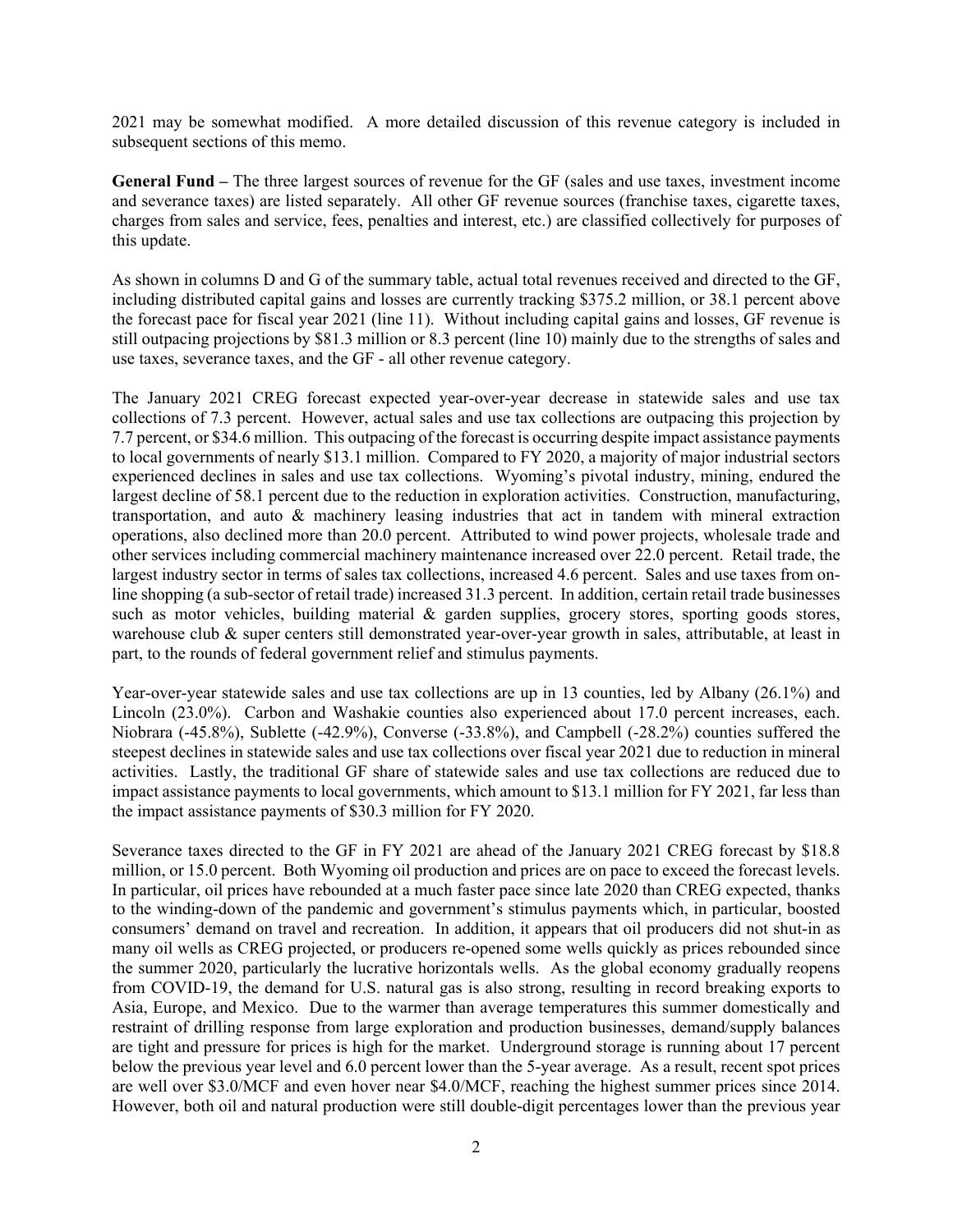levels. Among the increased demand in energy and higher prices for natural gas, surface coal production is experiencing strong rebound recently, generally consistent with the January 2021 CREG forecast. Trona production is just slightly higher than expected.

The anticipated but not forecast final realized capital gains from the PWMTF for FY 2021 was \$259.2 million. Together with interest and dividends of \$198.0 million, preliminary FY 2021 investment income derived from the PWMTF totaled \$457.2 million, which surpassed the full spending policy amount (SPA) of \$388.0 million, or 5 percent of the five-year average market value of the corpus. In accordance with W.S. 9-4-719, the first 2.5 percent of the five-year market value of the corpus, or \$194.0 million, of any investment earnings from the PWMTF will be deposited into and remain in the GF. Investment earnings in excess of 2.5 percent of the five-year market value of the corpus (\$194.0 million) but less than the spending policy amount will be transferred to the Strategic Investments and Projects Account (SIPA) and Legislative Stabilization Reserve Account (LSRA) in equal amounts of \$97.0 million. The remaining amount (\$69.2 million) in excess of the spending policy total is distributed to the PWMTF Spending Policy Reserve Account for FY 2021. No funds will be deposited, or "tipped" to the PWMTF corpus.

Interest and dividends directed to the GF from the State Agency Pool (pooled income) was short of CREG's projection by 10.9 percent, or \$5.9 million. However, the State Agency Pool has \$34.7 million in net realized capital gains attributable to the GF from investments in the State Agency Pool. This is shown in the summary table on line 6. As a result, the GF share of preliminary FY 2021 total investment income from the pooled account was \$82.9 million, which is more than the CREG projection by \$28.9 million, or 53.4 percent. Finally, the "all other" category of state revenues is ahead of the forecast pace by \$29.7 million, or 18.7 percent. Rental of building to state agencies (92.4%), insurance premium tax (40.4%), insurance agent licenses (31.5%), corporation asset taxes (20.5%) were higher than expectations, while collections of penalties and interest  $(-11.0\%)$  and cost allocation  $(-7.6\%)$  fell short of the forecast. Many miscellaneous revenues not mentioned above such as refunds, reversals, and reimbursements from the previous year showed strong increase.

**Budget Reserve Account –** The summary table at the end of this memo also illustrates the two earmarked revenue streams for the BRA: severance taxes (line 12) and FMRs (line 13). Severance tax deposits to the BRA are currently exceeding the January 2021 CREG forecast pace by \$37.6 million (66.0%). FMRs directed to the BRA, including an adjustment for the federal fiscal year (FFY) 2021 budget sequester (withholding), are \$49.2 million (48.3%) above the January 2021 CREG forecast.

**Bottom-line: General Fund/Budget Reserve Account -** In total without consideration of realized capital gains from the PWMTF and Pooled fund, GF and BRA revenue collections, are \$168.0 million, or 16.6 percent ahead of the annualized pacing of the overall January 2021 CREG estimates. Since CREG does not include a forecast of realized capital gains (losses) and since investment earnings in excess of 2.5 percent of the five-year average market value of the PWMTF and less than 5 percent of the five-year average market value of the PWMTF are automatically transferred to the SIPA and LSRA while realized capital gains from pooled income stays in GF, comparisons to the forecast are not direct. Setting aside those factors, the combined revenue in excess of the forecast that will remain in the GF and BRA as of this update is \$198.7 million.

**One Percent Severance Tax Account –** For the FY 2021-2022 biennium, revenue derived from the statutory one percent severance tax is first deposited to the One Percent Severance Tax Account (OPSTA) and thereafter transferred to the PWMTF and the CSPLF in equal amounts. Like other accounts benefiting from severance taxes, revenues deposited to the OPSTA exceed January 2021 CREG forecast, with deposits of \$15.9 million (25.4 percent) in excess of the expected pacing.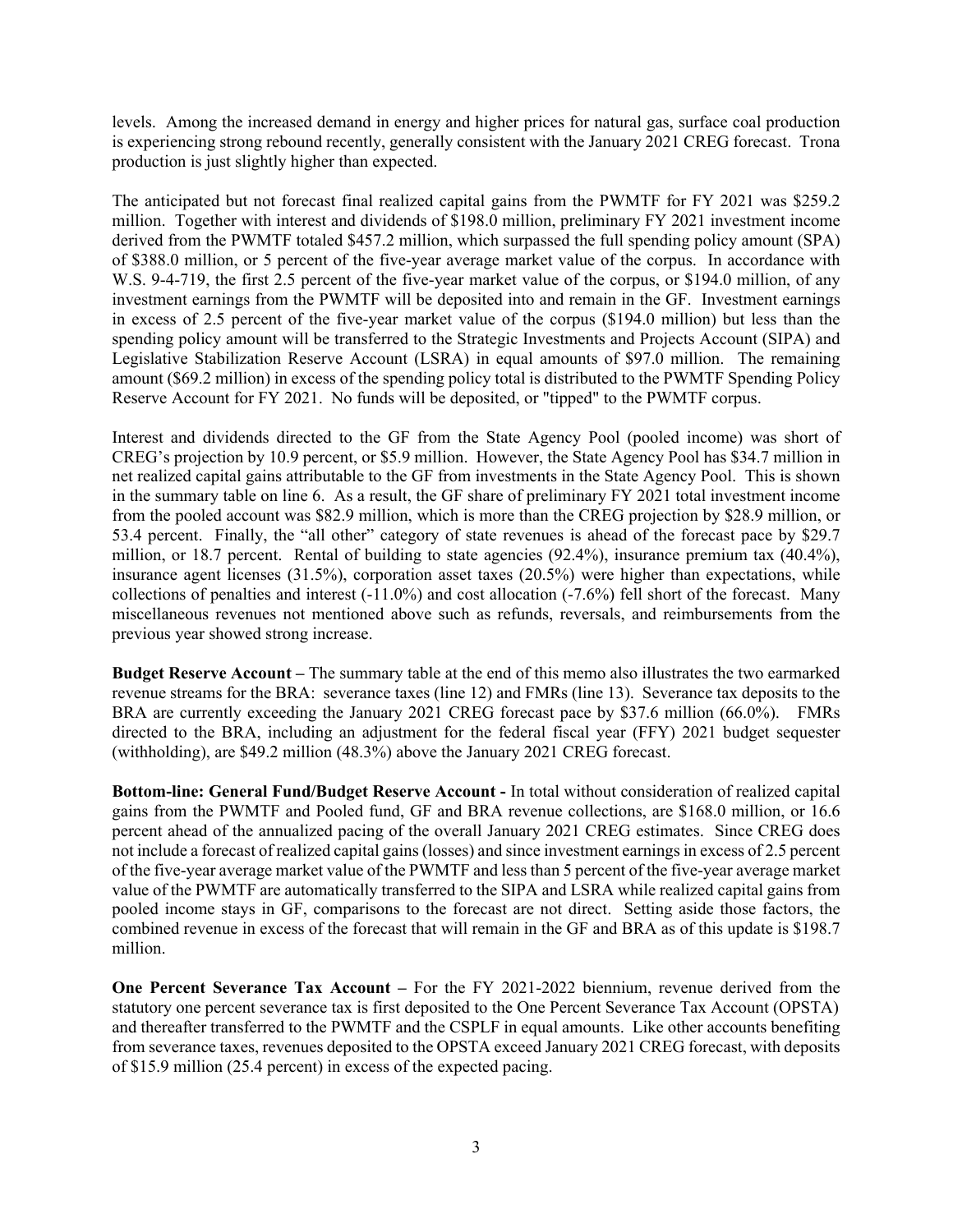**State Revenues Supporting K-12 Education – This revenue update monitors major revenue sources** supporting K-12 education, including investment income, FMRs and lease income and royalties from school lands and minerals. As of this writing, FY 2021 investment income derived from the CSPLF totaled \$211.6 million, including \$130.4 million of interest and dividends, and \$81.3 million of realized capital gains. This amount surpassed the spending policy amount (5 percent of the five-year average market value of the corpus) of \$196.1 million by \$15.5 million. As a result, while the full amount of investment earnings, \$211.6 million, will be deposit into Common School Land Income Account (CSLIA) where the amount is then directed to SFP, an amount of SFP FMR revenues equal to \$15.5 million will automatically be appropriated to the CSPLF Spending Policy Reserve Account (CSPLF SPRA).

Total revenues from FMRs are on the pace to exceed CREG projections. Specifically, FMRs deposited to the SFP to date are \$24.5 million, or 17.1 percent ahead of the CREG forecast. Total FY 2021 fee and lease revenues including bonus payments from state lands were approximately \$15.3 million, which virtually matched the CREG projection. These revenues are also dedicated to K-12 education through depositing to the CSLIA, and subsequently to the SFP.

Lease royalties from common school lands and minerals to be deposited to the SCCA are final for FY 2021, with collections of \$25.1 million, \$3.1 million over forecast. However, the collection for FY 2021 was 31.2 percent, or \$11.4 million, lower than that of FY 2020.

Finally, federal coal lease bonus payments deposited into the School Foundation Program Reserve Account for FY 2021 have been received as expected..

**Total Mineral Severance Taxes and Total FMRs -** Through June 2021, total severance tax collections are \$99.5 million (24.5 percent) ahead of the January 2021 CREG forecast pace. Total FMRs received through June are \$73.7 million (20.2 percent) higher than the forecast pace.

The average price of Wyoming oil for FY 2021 to date is \$43.8/bbl, similar to the same period in FY 2020 but was \$6.31/bbl ahead of the projection for FY 2021. Moreover, oil prices continue to trend higher this summer, approaching levels not seen since late 2014. Total oil production for FY 2021 through April is approximately 11.0 percent higher than forecasting pace, but was 17.3 percent lower than one year ago. Using counts from Baker Hughes, there are 12 active oil rigs that are currently operating in Wyoming, compare to 1 rig at the same time one year ago and 23 rigs in 2019. Natural gas prices received by Wyoming producers are averaging \$3.40/mcf for the current fiscal year to date, approximately 36.0 percent higher than FY 2020 YTD prices of the \$2.50/mcf forecast. The FY 2021 YTD prices reflected a couple days of record breaking prices during the mid-February which were caused by the temporary disruption in supply and high demand due to the heavy snow and cold weather in Texas. Wyoming natural gas production for FY 2021 YTD period has continued to decline at a double-digit pace compared to the previous year but is about 4.3 percent ahead of forecasting pace. There is still only a single active gas rig now, in comparison with the monthly average of 10 rigs in 2019. Statewide average surface coal prices of \$12.33/ton for FY 2021 to date are nearly identical to the January forecast level and slightly higher than FY 2020 YTD of \$12.16/ton. The volume of coal production to date was slightly behind expectations and was 15.3 percent lower than FY 2020 level.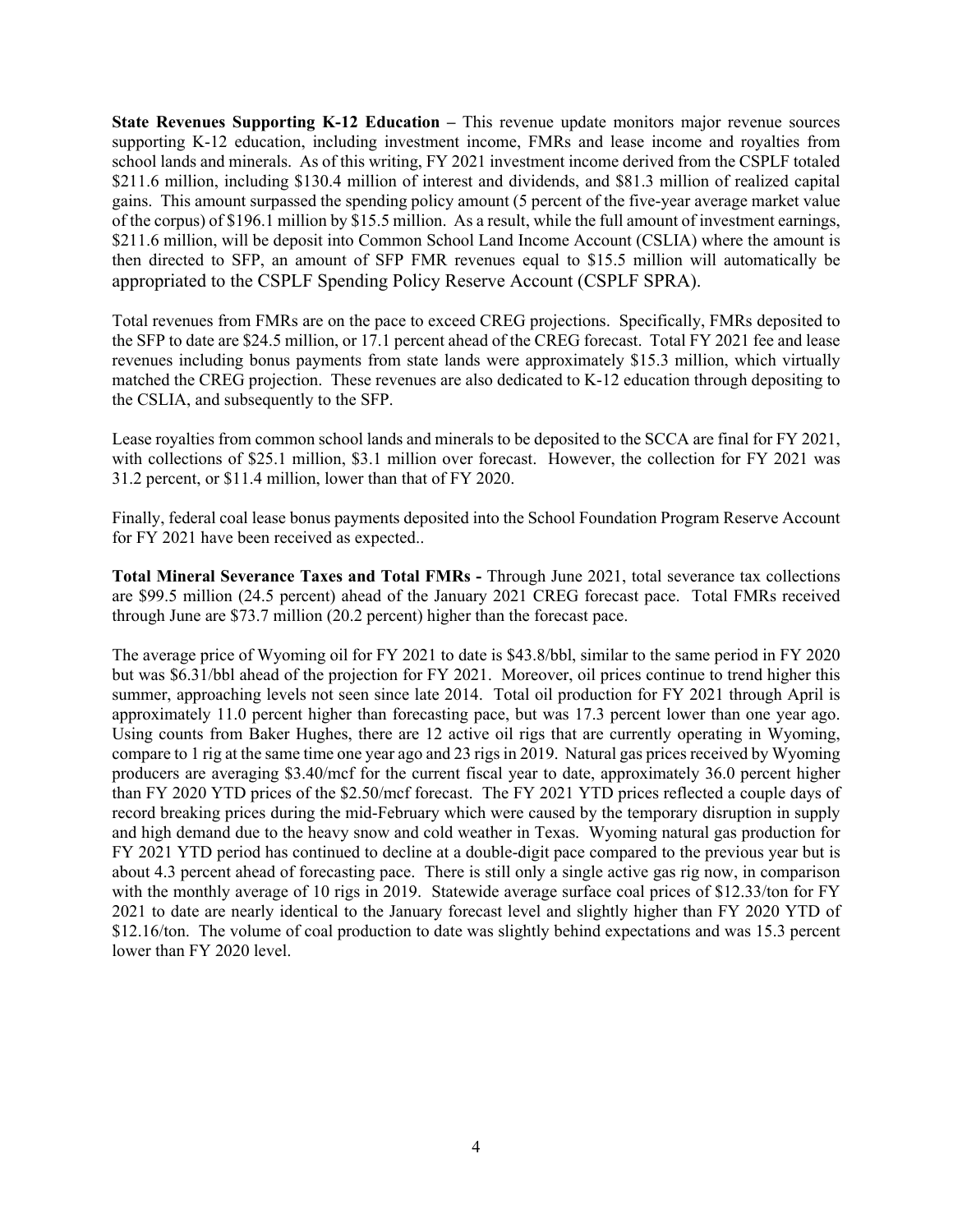|                                    | Crude Oil         |                                    |                     | Natural Gas                               | Surface Coal                      |                                    |  |
|------------------------------------|-------------------|------------------------------------|---------------------|-------------------------------------------|-----------------------------------|------------------------------------|--|
| Fiscal YTD (July<br>through April) | Price<br>(\$/bbl) | Production<br>(millions<br>of bbl) | Price<br>$(\$/mcf)$ | Production<br>(billions of<br>cubic feet) | Price<br>$(\frac{\sqrt{2}}{\pi})$ | Production<br>(millions<br>of ton) |  |
| Actual for FY 2020<br><b>YTD</b>   | \$44.90           | 86.7                               | \$2.46              | 1,323.1                                   | \$12.16                           | 214.1                              |  |
| Forecast for FY 2021<br><b>YTD</b> | \$37.50           | 64.6                               | \$2.50              | 1,135.4                                   | \$12.30                           | 185.4                              |  |
| Actual for FY 2021<br><b>YTD</b>   | \$43.81           | 71.7                               | \$3.40              | 1,184.1                                   | \$12.33                           | 181.3                              |  |

**Fiscal Year-To-Date (YTD) Comparison of Major Mineral Price and Production** 

In summary, severance tax collections are above the January 2021 CREG projections, mainly attributed to the less drastic declines in both oil and natural gas production, and quicker rebound of prices compared to the levels projected by CREG.

**Conclusions -** Current revenue collections directed to the GF and BRA for FY 2021 are exceeding the January 2021 CREG projections. In addition, the preliminary figures indicate that the Wyoming State Treasurer's Office generated sizeable unforecasted but anticipated, realized capital gains from the PWMTF and the CSPLF. However, in total, GF/BRA is still 9.9 percent less than the amount for the same period in FY 2019, including investment income. Through June 30, the current trends indicate:

- The current pace of actual revenues directed to, and remaining in, the GF and BRA suggest that the January 2021 revenue forecasts are certain to be exceeded;
- Sales and use taxes, the largest revenue contributor to the GF and a major revenue source for cities, towns, and counties, are exceeding CREG's GF forecast by approximately \$34.6 million, benefiting from wind projects in the state and increased consumer spending due to rounds of federal stimulus;
- Large amounts of capital gains were realized from the state's permanent funds PWMTF and CSPLF, and the total investment earnings surpassed the five percent SPA for both funds;
- PWMTF investment income totaling \$97.0 million will be deposited into LSRA and SIPA, respectively; and
- Severance tax and FMR collections are exceeding CREG estimates, with potential upward opportunity from strong oil and natural gas prices caused by demand/supply imbalance. However, caution is still warranted regarding the recovery momentum on multiple fronts.

As always, we will continue to monitor the revenue situation and keep you informed. Let us know if you have any questions.